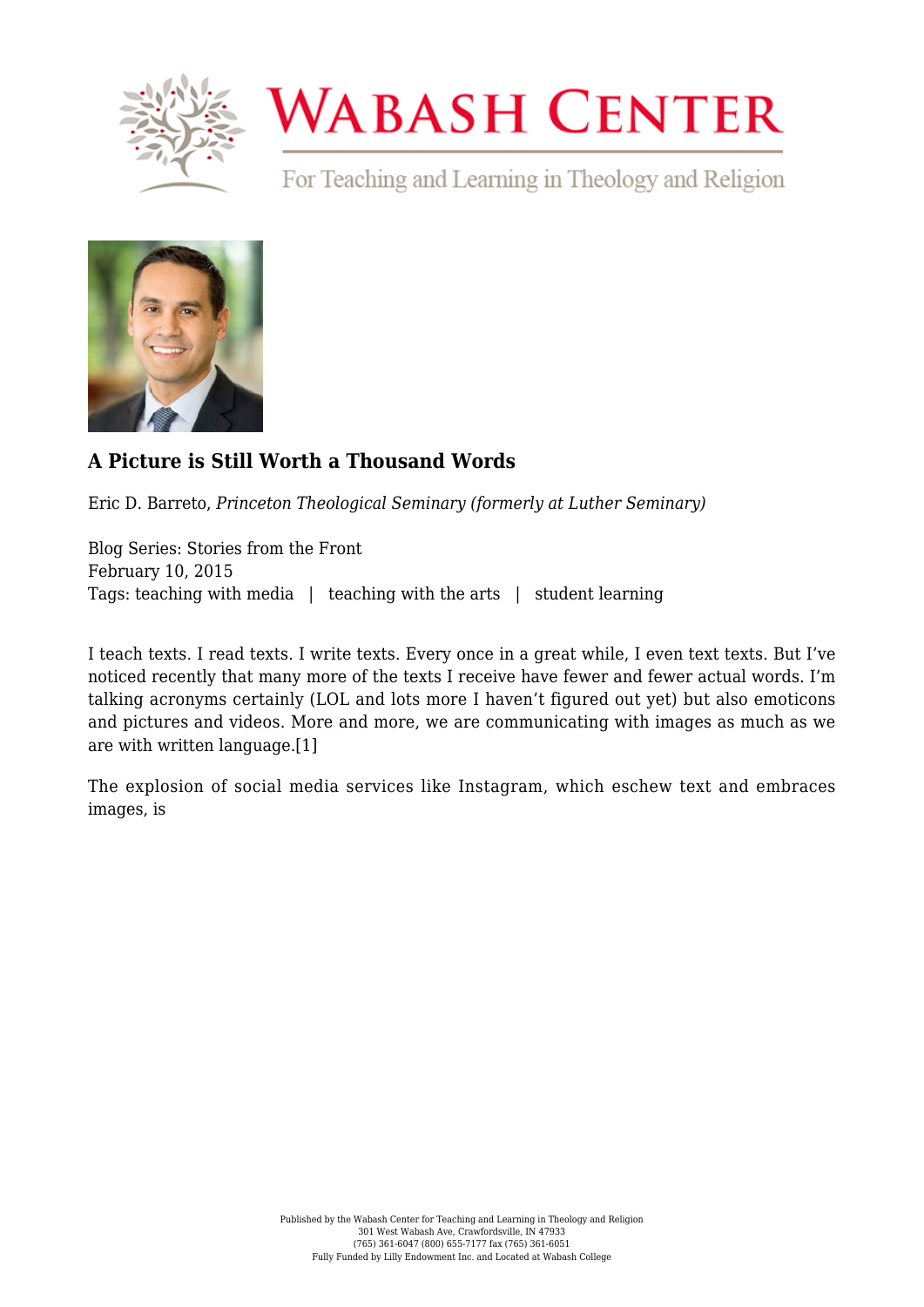

ropective" by Gabriela Pinto, https://flic.kr/p/e731E2 changing our communication patterns. When words, status updates, and tweets previously proved sufficient, images and pictures now take pride of place. Surely, we are in the middle of a revolution in how we communicate.

As one blogger pointed out in 2011, "Every 2 minutes today we snap as many photos as the whole of humanity took in the 1800s. In fact, ten percent of all the photos we have were taken in the past 12 months." $^{\prime\prime}$ 

<span id="page-1-0"></span>Let that sink in for a moment.

We are taking more pictures today than ever. And the scale of growth is exponential.



"Death by Powerpoint" by Robert-Jan Geerts https://flic.kr/p/f8tih5

What are the pedagogical implications of this easy access to cameras and photos? What does it mean that more and more of us express our sense of identity, self, and relationships with the pictures that we post rather than the statuses we write? A culture that is as comfortable behind a viewfinder (or at the end of a selfie stick) as it is behind a keyboard will draw us to important questions about identity, teaching, and learning.

So, what might attention to visual learning look like in our classrooms? The first instinct of many a teacher might be to turn to Powerpoint. And yet we have all experienced—and dare I